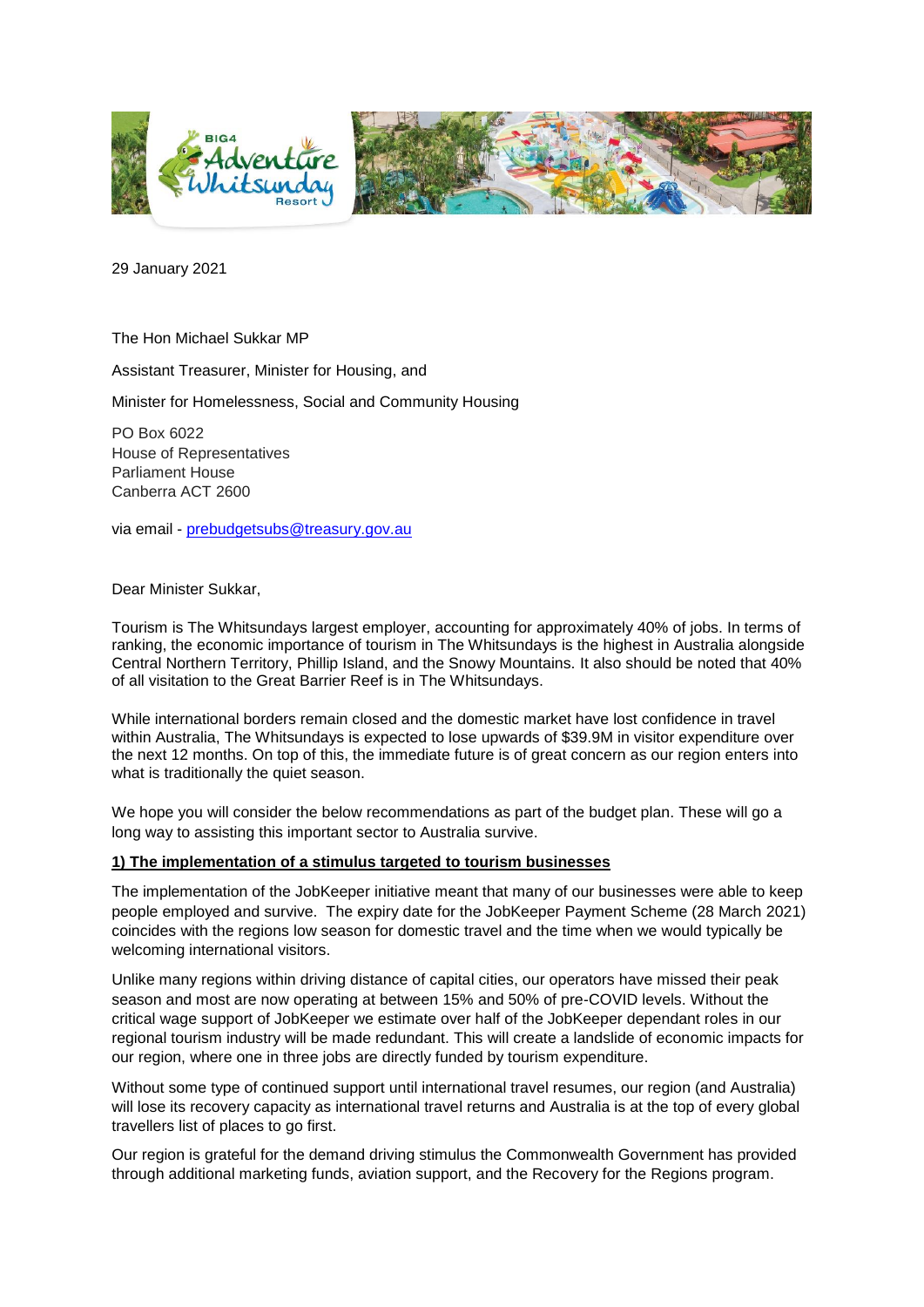These however will not replace the lost income from international tourism in a region where approximately 30% of visitation is international (*with some marine tourism and adventure operators as high as 90% international, and just not easily re-geared or appealing to domestic visitors).*

*Recommendation: That the JobKeeper stimulus be augmented/substituted with a new stimulus package focused on tourism and hospitality industries with a focus on maintaining workforce and skills. The baseline comparison for revenue loss can't be March quarter 2020 data however as these figures were significantly impacted by COVID travel restrictions. We ask that you remember that businesses find themselves in this situation through no fault of their own, the imposed sanctions, restrictions, border closers to manage the health crisis have had significant impact on our businesses that has heavy reliance on international visitation as well as significant inter/intra-state tourism numbers. If additional consideration for tourism specific business support is needed, consider the viability of international drawcards like 74 Islands, Whitehaven Beach and Hill Inlet, 40% of all visitation to the Great Barrier Reef, the largest fleet of overnight sailing experiences in the Southern Hemisphere as destinations where the impact will continue to be felt until international travel resumes.* 

### **2: Increase funds for the EMDG including a reset of operator eligibility.**

Once international travel resumes into and out of Australia, the tourism sector will have a significant job to do to reinstate the \$30B trade partnerships that have driven Australia's international brand and reputation. Tourism trade not only supports the travel sector, it positions Australian products and services in the global economy.

The Export Market Development Grant has been a vital part of growing the value of international visitor numbers and trade receipts for Australia. The rules around the EMDG are currently under review, following the passing of legislative changes in December 2020. The focus of the new EMDG rules is to reduce complexity and uncertainty – from what has been released thus far, the new EMDG will only increase complexity and uncertainty for businesses.

The changes will reduce the funding available to a reduced number of exporters. Currently over 4000 applicants per year, which is expected to drop by 25-50%, this is the opposite of what should be happening and will be disastrous for our region.

The global downturn in travel from COVID related travel restrictions has seen the tourism workforce globally slashed, meaning many established industries (inc. tourism and education) will effectively be starting from scratch to re-establish their export markets. The new EMDG does not assist these industries and/or applicants which may have exhausted EMDG applications in the past, as the 8 year limitation still applies.

The new EMDG reduces the annual turnover threshold from \$50m to \$20m, punishing those established exporters who will be looking to re-establish export markets in the post-Covid era. Most businesses and most regions will be starting again in building trade partnerships, that costs money and most businesses don't have.

Now is not the time to change the 'rules' of global export support when the market we will be operating in is in turmoil.

*Recommendation: Rather than reducing eligibility, the Government should be 'resetting' the eight year limit on EMDG eligibility for existing tourism operators, and maintaining the current eligibility threshold and level of support to kick-start Australia's trade-driven COVID recovery for review once global travel resumes.*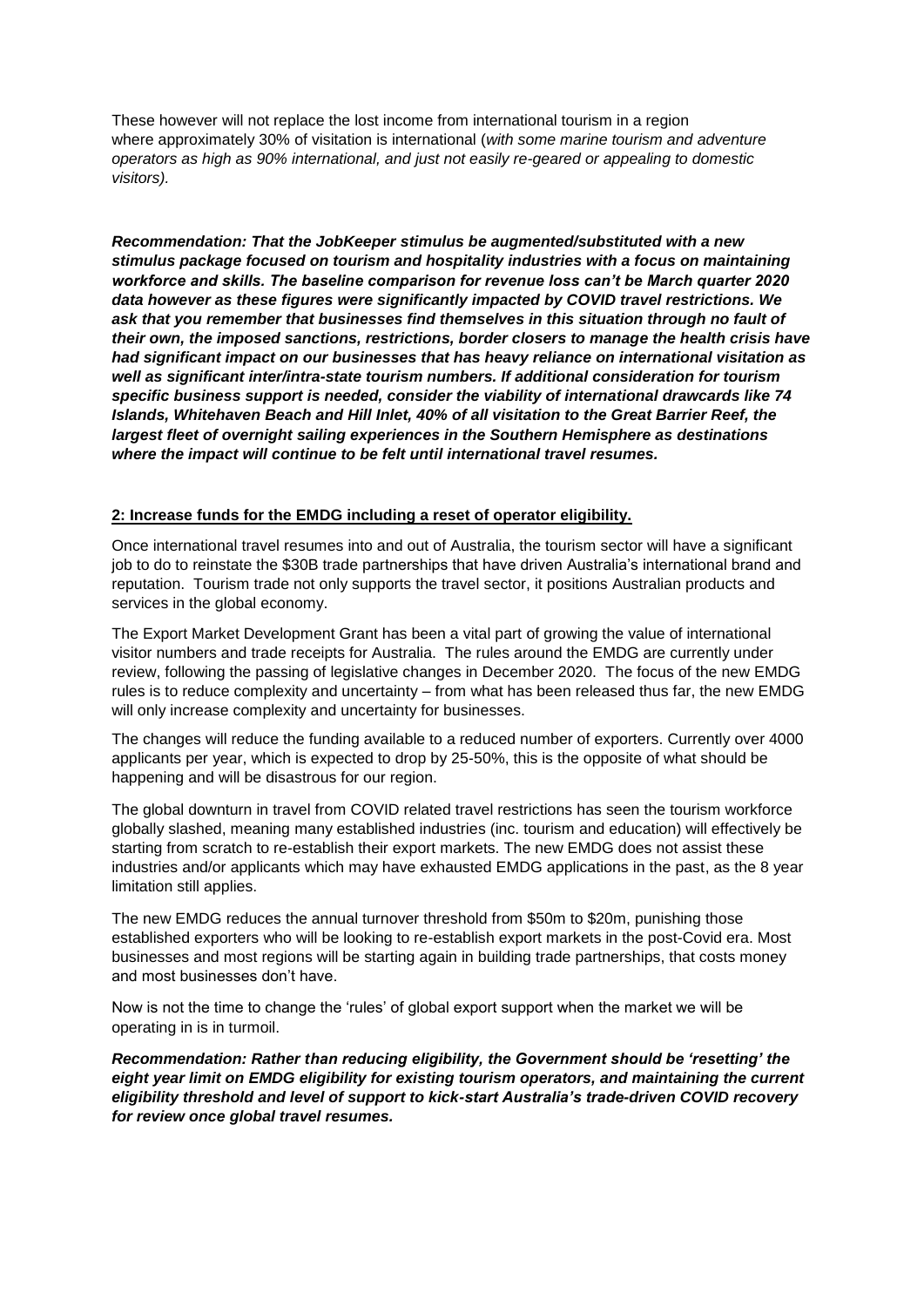## **3: Expand the Federal Reinsurance Pool to reduce property insurance costs**

Property insurance for most businesses and residents in Northern Australia is either rising at exponential rates, or no longer available. The region experiences some of the highest average premiums for insurance in the country, linked to the likelihood of natural disasters.

In 2018-19, the average premium for combined property insurance across Northern Australia was approximately \$2,500, almost double that for the rest of Australia (\$1,400). The impacts leave many businesses concerned they cannot afford the extreme prices of insurance due to the financial stressors associated with COVID-19.

The recent Small Business and Family Enterprise Ombudsman's Report (December 2020) recommends expanding the Federal Reinsurance Pool to ease property premiums for existing small businesses; however, it should not be an incentive to build commercial property in areas that are of high risk to natural liabilities. The Royal Commission into Natural Disaster Arrangements recommends this risk can be mitigated through attention to natural disaster risk in land planning decision.

## *Recommendation: Expanding the Australian Reinsurance Pool to provide assurance to struggling Northern Australian businesses, preparing them for all-natural disasters and ensuring that they are covered with affordable commercial property insurance.*

# **4: Create a program for Public Liability Insurance**

Many small businesses report being unable to obtain public liability and professional indemnity insurances in the travel and tourism sector in Northern Australia. The open-ended nature of injury claims mean that insurance availability is limited. Considering a slip or a fall can cost a small business millions of dollars, operating without public liability insurance is not an option.

For businesses in tourism or outdoor activities, this lack of insurance is causing many to shut their doors. These closures risk endangering Australian traditions like caravan family holidays, outdoor trekking on school camps, and motorised water sport experiences. Public liability insurance has become almost impossible to obtain for a variety of small businesses, particularly for recreational activities.

Industries that have been particularly impacted include:

- caravan parks,
- amusement operators and tourism attractions,
- outdoor camps,
- quad bike tours, and
- jet boating.

The Australian Government should take urgent steps to work with each State and Territory Government to ensure that Australia has a functioning civil liability framework to limit inconsistencies. The current framework of fault-based injury compensation only creates uncontrollable risks for both insurers and small business.

Corresponding with the Small Business and Family Enterprise Ombudsman's Report (Dec 2020), a solution would be to follow the approach taken in New Zealand, where liability for personal injury be subject to statutory caps. This approach is designed to provide clarity and certainty, rebalance risks for insurers, and allow businesses access to the insurance products to protect themselves for when things go wrong.

New Zealand follows the Productivity Commission Report into Disability Care and Support which recommends two schemes: the National Disability Insurance Scheme (NDIS) that has been rolled out across Australia, and a no-fault National Injury Insurance Scheme (NIIS) to cover lifetime care for acquired catastrophic injuries. This proposal does not cover non-catastrophic care costs or economic loss and pain and suffering for catastrophic injuries. By retaining these risks, businesses would have ample incentive to undertake risk mitigation and continue to hold public liability insurance.